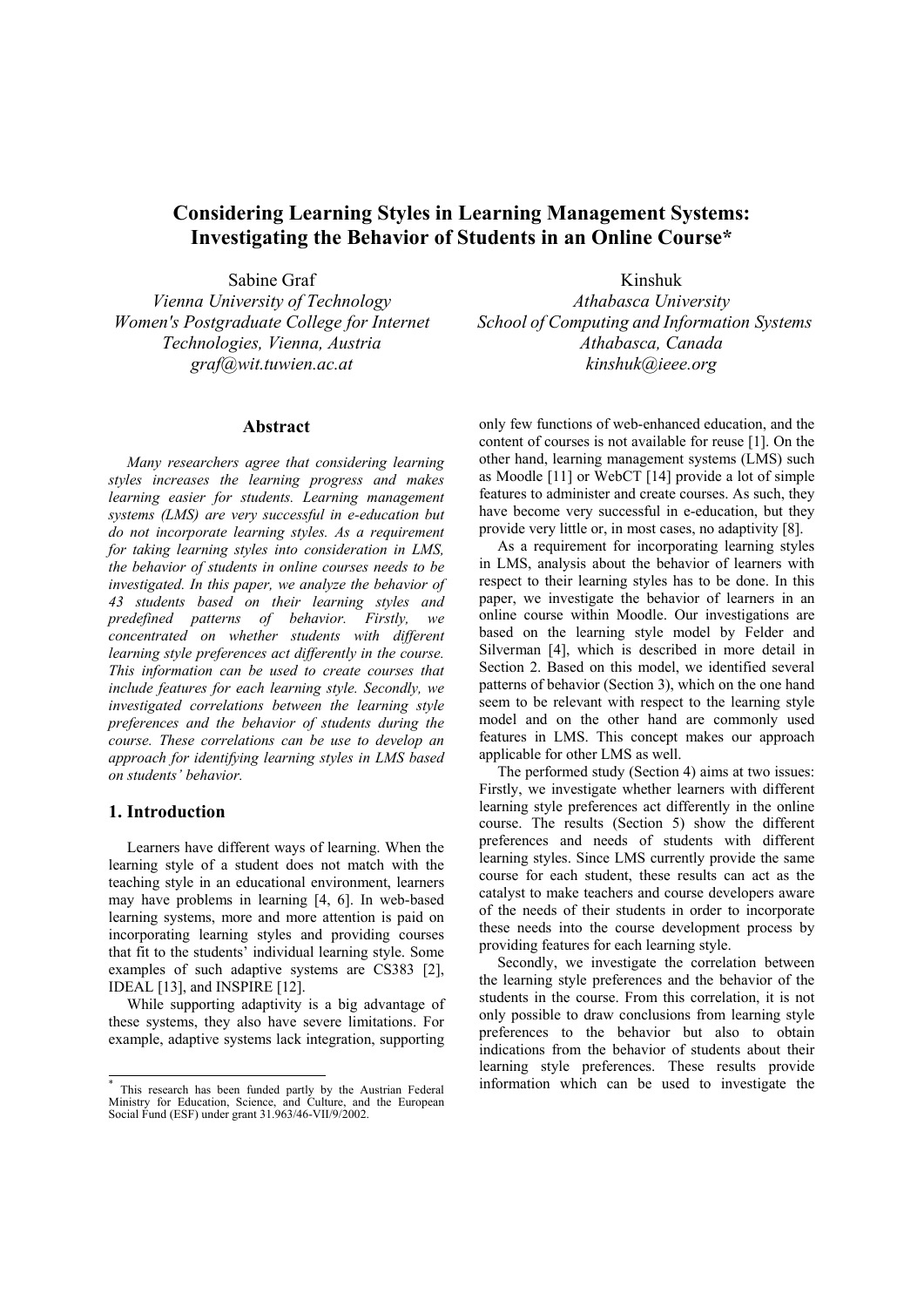identification of learning styles in LMS based on the actual behavior of students during an online course.

While already some recent work exists dealing with identifying learning styles based on the behavior of students [3, 7], these approaches are developed for specific systems. When developing an approach for LMS in general, we have to consider that neither the LMS itself nor the structure of most courses is developed in consideration of learning styles. While the above cited works identified relevant patterns of behavior from literature, in this paper we describe a data driven approach to identify relevant patterns with respect to the learning styles.

## **2. Felder-Silverman learning style model**

While several learning style theories exist in the literature, e.g. the learning style models by Kolb [10] and Honey and Mumford [9], Felder-Silverman learning style model (FSLSM) [4] seems to be most appropriate for the use in computer-based educational systems [2]. Most other learning style models classify learners in few groups, whereas FSLSM describe the learning style of a learner in more detail, distinguishing between preferences on four dimensions.

The first dimension distinguishes between an active and a reflective way of processing information. Active learners learn best by working actively with the learning material, e.g. working in groups, discussing the material, or applying it. In contrast, reflective learners prefer to think about and reflect on the material.

The second dimension covers sensing versus intuitive learning. Learners with preference for a sensing learning style like to learn facts and concrete learning material. They tend to be more patient with details and more careful about their work. Furthermore, sensing learners tend to be more practical than intuitive learners and like to relate the learned material to the real world. Intuitive learners prefer to learn abstract learning material, such as theories and their underlying meanings. They like to discover possibilities and relationships, and tend to be more innovative than sensing learners. This dimension differs from the active-reflective dimension in an important way: the sensing-intuitive dimension deals with the preferred source of information whereas the active-reflective dimension covers the process of transforming the perceived information into knowledge.

The third, visual-verbal dimension differentiates learners who remember best what they have seen, e.g. pictures, diagrams and flow-charts, and learners who get more out of textual representation, regardless of the fact whether they are written or spoken.

In the fourth dimension, the learners are characterized according to their understanding. Sequential learners learn in small incremental steps and therefore have a linear learning progress. They tend to follow logical stepwise paths in finding solutions. In contrast, global learners use a holistic thinking process and learn in large leaps. They tend to absorb learning material almost randomly without seeing connections but after learning enough material they suddenly get the whole picture. Then they are able to solve complex problems and put things together in novel ways but find it difficult to explain how they did it. Since the whole picture is important for global learners, they tend to be more interested in overviews and a broad knowledge whereas sequential learners are more interested in details.

## **3. Investigated patterns of behavior**

FSLSM is based on traditional learning rather than online learning. To apply FSLSM in online environments, some sort of mapping between the behavior in traditional environments and in online environments is necessary. Therefore, we chose patterns in online environments that are related to the traditional behavior and tested them to be significant with respect to learning styles.

Regarding LMS, different LMS provide different features to include in courses. To make our approach applicable for LMS in general, the patterns focus on commonly used features which on the one hand may support different learning styles and on the other hand are available in most LMS.

The incorporated features include content objects presenting the content of the course. Regarding content objects, we considered the number of visits as well as the time learners spent on content objects. Additionally, we tracked the time learners spent on content objects including graphics.

We also included patterns regarding outlines of chapters since they are explicitly mentioned in FSLSM. Therefore, we again looked at the number of visits of outlines and the time learners spent on it.

Another feature is examples which illustrate the theoretical content in a more concrete way. Again, the number of visits and the time learners spent on these objects are used as patterns.

Furthermore, self-assessment tests are included, where students can check their acquired knowledge. Regarding these tests, we considered more detailed information such as the number of questions a learner answered, whether a learner performed all available test at least once, the results a learner achieved, how often a learner revised his/her answers before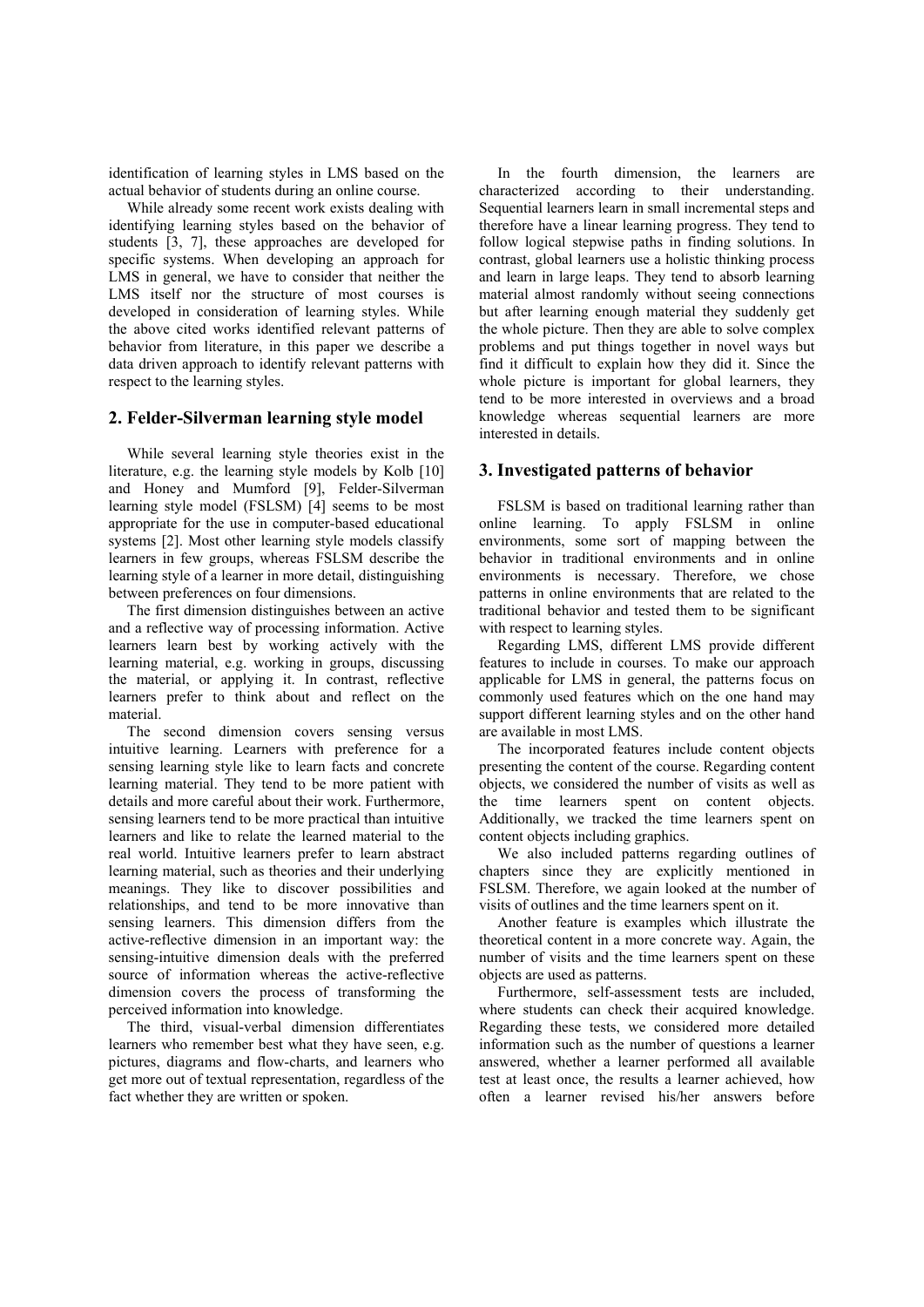submitting, how long a learner spent on the tests, and how long a learner checked his/her results. Furthermore, the questions contained in a test can be about facts or concepts, refer to an overview or to details, deal with interpreting or developing solutions, or can be based on graphics rather than on text. The results learners achieved on each kind of questions act as pattern as well.

Another element includes exercises which serve as practice area where students can try things out or answer questions about interpreting predefined solutions or developing new solutions. The number of visits and the time student spent on exercises is considered as pattern. Information about the number of revisions as well as students' performance on interpreting and developing solutions is gathered and combined with the data from self-assessment tests.

For communication issues, discussion forum is considered. As patterns, we incorporated the number of visits to the forum, how long learners stayed at the forum, and how many messages they posted.

Additionally, we incorporate the navigation between learning objects as well as the number of logins in the course. We considered how often learning objects were skipped in the course sequence, how often learners jump back to the previous learning object, as well as how often and how long they stayed at the course overview page.

#### **4. Design of the study**

In this section, information about the design of the study is provided. Therefore, the course itself and its structure as well as the questionnaire for identifying learning styles according to FSLSM are described.

#### **4. 1 Description of the course**

The study is based on the data from a laboratory course about Web Engineering which was taught at Vienna University of Technology, Austria, in summer term 2006. The course was divided into two parts, XML and Java. Only for the XML part, all features which were mentioned in the previous section such as content object, examples, exercises and so on, were included in Moodle [11]. Therefore, our investigations deal with the XML part of the course only.

The XML part itself consisted of three chapters that included 182 content objects (39 include graphics) and 14 examples in total. Students could solve 8 different exercises which allowed them to parse their entered source code and provided feedback. Self-assessment tests were provided for five topics, and included 123 questions overall.

Although parts of the assignments were done in groups of two, the course was designed in a way that all students needed to learn everything and they were examined on all topics, hence the course was appropriate for investigation of individual learning.

#### **4.2 Instrument for identifying learning styles**

In order to investigate the behavior of students during the course with respect to their learning styles, these learning styles needed to be identified. Therefore, we used the Index of Learning Styles (ILS), a 44-item questionnaire developed by Felder and Soloman [5]. The ILS identifies learning styles according to FSLSM and is online available.

As mentioned earlier, each learner has a personal preference for each of the four dimensions of FSLSM. These preferences are expressed with values between +11 to -11 per dimension. This range comes from the 11 questions that are posed for each dimension. When answering a question, for instance, with an active preference, +1 is added to the value of the activereflective dimension whereas an answer for a reflective preference decreases the value by 1. The higher the value, the stronger is the preference.

The ILS is an often used and well investigated instrument to identify the learning style. An overview of studies dealing with analysing the response data of ILS as well as with verifying the reliability and validity of the instrument is provided by Felder and Spurlin [6].

## **5. Results**

.

We investigated two different issues within this study: Firstly, we analyzed the given data in order to draw conclusions about whether students with different learning styles, or more precisely with different preferences for the questions of ILS, act differently in the online course. Secondly, we aimed at finding correlations between the answers to the questions and the behavior of students during the course.

43 students participated in our study. Since all students have either a visual or a balanced learning style, no student indicated a verbal style, further investigations are focused only on the active-reflective, sensing-intuitive, and sequential-global dimension.

#### **5.1 Behavior vs. learning style preferences**

In order to identify significant differences of behavior in the online course from different answers to questions of the ILS, we divided the students for each question, according to their answer  $(+1 \text{ or } -1)$ , into two groups. Then we tested these two groups respectively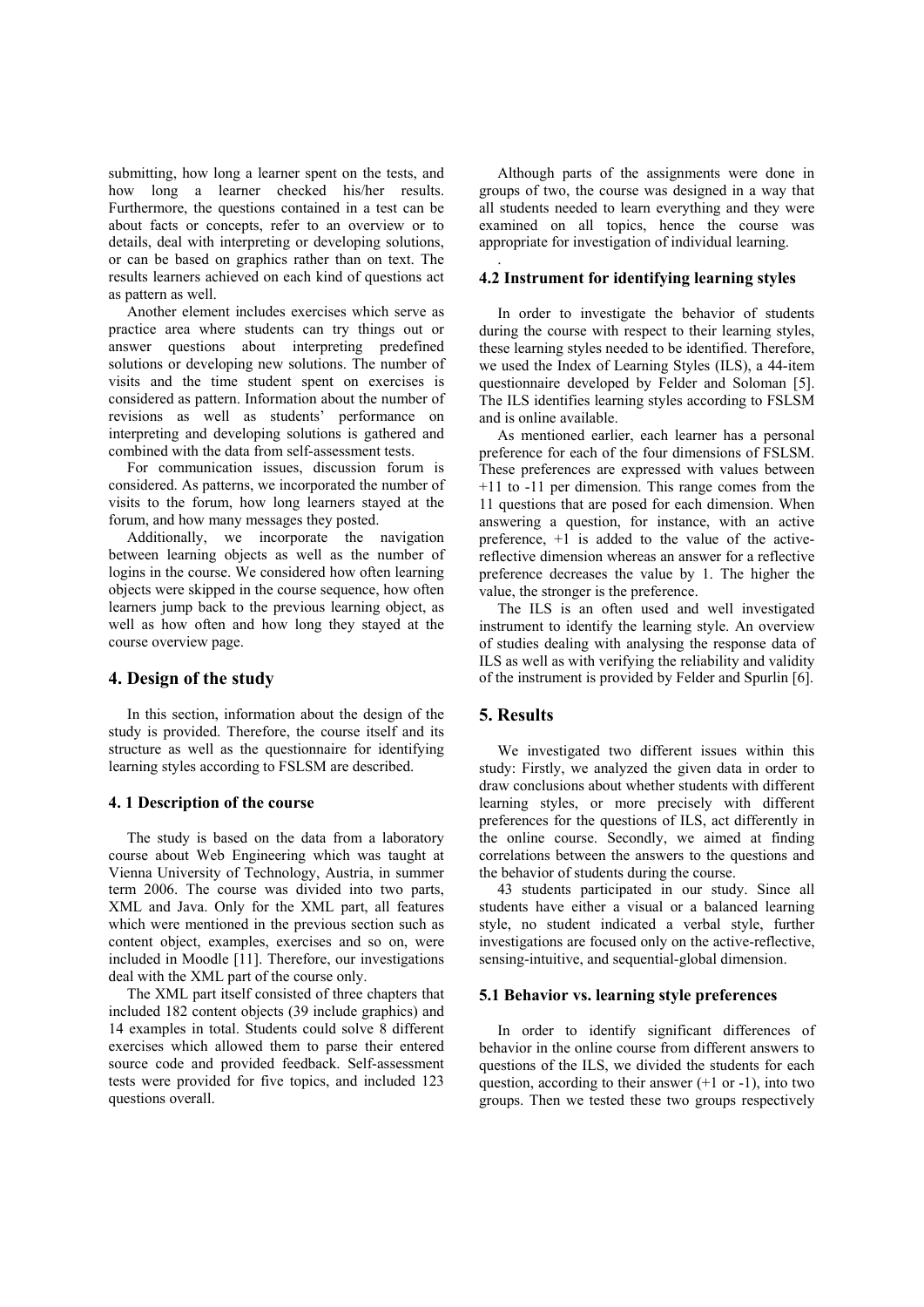for significant difference for each pattern of behavior described in Section 3.

Two tailed t-test was applied for patterns where data was normal distributed and two tailed Mann-Whitney U test (u-test) for patterns where data was not normal distributed. To check whether data was normal distributed, we used Kolmogorov-Smirnov test.

The results are presented in Table 1. Only significant values ( $p < 0.05$ ) are shown. The first values in parentheses indicated the value of t-test or utest, p shows the significance level and d describes the direction of the relationship (1 indicates that a high value concerning the pattern refers to the group answered with 1 and vice versa). Also results of correlations (lines with rpb values) are included in table 1 and will be discussed in Section 5.2.

In the following discussion, for all significant results the respective question is in semantic relation with the pattern unless mentioned otherwise.

According to the results of the active-reflective dimension, it can be seen that spending more time on examples and dealing more intensively with outlines (visiting and spending time) seems to be significant for reflective learning. These findings are in agreement with FSLSM, since reflective learners are described as learners who think and reflect more deeply about the provided learning material. Furthermore, it can be seen that they perform better at questions about interpreting predefined solutions (in terms of source code) and that they spend more time on looking at the results of their self-assessment tests. In addition, results also show that an increased number of visits of forum act as a hint for reflective learning. This is because the forum in the course was mainly used for asking and clarifying questions regarding the assignments which were then answered by a tutor or a teacher. When the forum is used for active discussions between students, maybe active learners would visit the forum more often. Regarding active learning, it can be seen that learners with active preference perform significantly more selfassessment questions than reflective learners. This is in agreement with FSLSM as well, since active learners are characterized to prefer trying things out. It seems also to be significant that active learners perform better on questions dealing with facts. Further investigations about this finding need to be done since FSLSM does not include this behavior in their description of an active/reflective learning style. When looking at the pattern indicating how long students spent on the overview page, it can be seen that for one question, students answering with active preference spent more time on it and for another question students with reflective preference did. Hence, it seems that a certain preference for active or reflective learning style does not provide significant information about this pattern.

Sensing learners are described by Felder and Silverman as learners who prefer concrete material. This can be also seen by our findings, showing that sensing learners visit more often examples and spend more time there than intuitive learners. Another characteristic of sensing learners according to FSLSM is that they tend to be more patient with details and careful about their work. Looking at the pattern about revising their answers in tests or exercises, it can be seen that sensing learners significantly more often change their answers. It can also be seen that sensing learners spend more time in forum and post more often than intuitive learners. So, it can be argued that due to their preference for details, they want to clarify the specifications by asking in forums and are also interested in the questions and answers of others. Again, when the forum is used more for discussion, these results may change. As can be seen from the results, sensing learners also tend to visit learning material and outlines more often and also navigate back more often to the previous page. This behavior may also result from their patience and accuracy. For intuitive learners, only two significant patterns could be found. One is dealing with the time students spent on outlines, the other one is about the results achieved for questions about overview. The second one may be explained by the preference of details for sensing learners and that they therefore achieve worse than intuitive learners on questions about overview. However, further investigations are necessary for both relations with regard to FSLSM.

According to FSLSM, a main characteristic of sequential learners is that they learn in a linear way, going through the material step by step. Accordingly, our results show that sequential learners tend to cover all/more topics of self-assessment tests and that they deal more often with outlines which indicated that they start at the beginning of each chapter rather than jumping in and starting somewhere in between. This can also be seen when looking at the results of skipping learning objects showing that learners with a global learning style preference skip learning objects more often. From our results, it can also be seen that learners with global preference are more often visiting the course overview page. This is in agreement with FSLSM, since global learners are described to prefer getting an overview of the topic/course. While for global learners the overview is very important, sequential learners are more inclined to the details. According to Felder and Spurlin [6], it has been proven that the sequential-global dimension correlates slightly with the sensing-intuitive dimension. This may be caused due to the overlapping of the preference for details. Accordingly, our results show that sequential learners more often post in forum, look more details of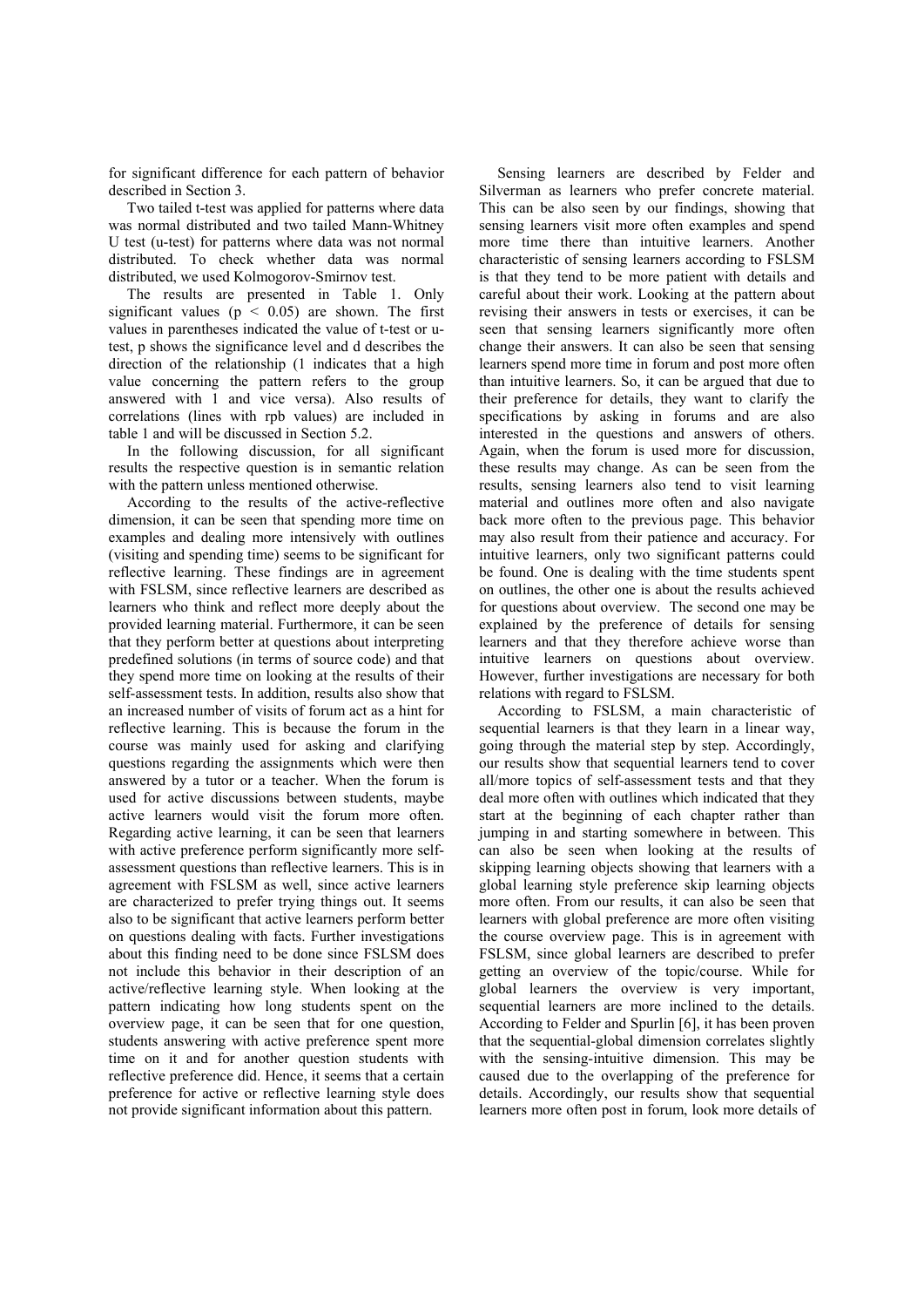**Table1. Results of analyses for significant relation between patterns and ILS questions** 

**content\_stay\_graphics outline\_stay** q22 (rpb=0.30, p=0.05, d=1) q44 (rpb=0.34, p=0.02, d=1) **example\_visit** q2 (u=104.00, p=0.04, d=1) q20 (rpb=-0.39, p=0.05, d=-1) **example\_stay example\_stay q10** (u=111.50, p=0.04, d=1)  $q36$  (u=101.00, p=0.03, d=1) **selfass\_visit\_different** q42 (rpb=-0.43, p=0.00, d=-1) **selfass\_stay\_results selfass\_stay\_results** q10 (rpb=0.43, p=0.05, d=1) q28 (rpb=0.52, p=0.01, d=1) **ques\_visit** q42 (t=-2.61, p=0.02, d=-1) q44 (t=-2.11, p=0.05, d=-1) **ques\_facts**  $q34$  (rpb=0.66, p=0.03, d=1)<br> $q5$  (t=3.21, p=0.00, d=1) **ques revisions ques\_interpret q10** (rpb=0.46, p=0.02, d=1) q9 (rpb=-0.64, p=0.00, d=-1)  $q10$  (rpb=0.38, p=0.01, d=1) **ques\_develop** exercise\_stay exercise\_stay exercise\_stay exercise\_stay exercise\_stay exercise\_stay exercise\_stay exercise\_stay exercise\_stay exercise\_stay exercise\_stay exercise\_stay exercise\_stay exercise\_stay exercise\_st **forum\_visit forum\_stay forum\_stay forum\_stay forum\_post q25** (t=-2.92, p=0.01, d=-1) **a20** (u=14) **navigation\_overview\_stay are all the state of the q22 (t=2.63, p=0.01, d=1) a** d32 (rpb=-0.33, p=0.03, d=-1) **active/reflective outline\_visit**

 $q21$  (rpb=0.34, p=0.04, d=1)  $q26$  (t=2.69, p=0.01, d=1)  $q12$  (t=2.99, p=0.00, d=1)<br>  $q26$  (rpb=0.39, p=0.01, d=1)  $q12$  (rpb=0.42, p=0.00, d=1)  $q26$  (rpb=0.39, p=0.01, d=1) q29 (t=-2.24, p=0.03, d=-1) **outline\_visit outline\_stay**  $q34$  (u=123.00, p=0.04, d=-1) q33 (rpb=-0.31, p=0.04, d=-1) **example\_stay selfass\_visit\_different**<br>ample\_stay and (u=111.50, p=0.04, d=1) **example\_stay** and (u=111.50, p=0.04, d=1) **and** and (u=101.00, p=0.04) q33 (u=143.50, p=0.04, d=-1) q10 (rpb=0.35, p=0.02, d=1) q36 (rpb=0.34, p=0.02, d=1) q5 (rpb=0.35, p=0.02, d=1) **ques\_detail** q20 (u=33.00, p=0.02, d=1) q1 (rpb=-0.49, p=0.02, d=-1) **ques\_overview ques\_concepts** q5 (rpb=0.43, p=0.00, d=1) **ques\_develop ques\_graphics ques revisions**  $q32$  (rpb=0.56, p=0.01, d=1) q9 (t=-3.32, p=0.00, d=-1) **exercise\_visit ques\_revisions**<br>q9 (rpb=-0.64, p=0.00, d=-1) **exercise\_visit q** (pb=0.38, p=0.01, d=1) **q** (28 (t=3.04, p=0.01, d=1) q5 (rpb=-0.64, p=0.04, d=-1) q10 (rpb=0.39, p=0.01, d=1) q40 (rpb=0.33, p=0.03, d=1) q25 (rpb=-0.41, p=0.01, d=-1) q10 (rpb=0.40, p=0.01, d=1) q20 (rpb=0.35, p=0.02, d=1) q13 (t=2.17, p=0.04, d=1) q22 (rpb=0.38, p=0.01, d=1) **navigation\_skip** q25 (rpb=-0.43, p=0.00, d=-1) q22 (rpb=0.48, p=0.00, d=1) **navigation\_overview\_visit** q22 (u=161.50, p=0.05, d=1) q44 (rpb=-0.39, p=0.01, d=-1) **sensing/intuitive content\_visit**

q29 (rpb=-0.33, p=0.03, d=-1) q22 (t=2.04, p=0.05, d=1) q44 (u=114.50, p=0.00, d=1) q29 (u=65.50, p=0.00, d=-1) **outline\_stay selfass\_stay**<br>q29 (rpb=-0.43, p=0.00, d=-1)  $q34$  (u=123.00, p=0.04, d=-1)  $q12$  (rpb=-0.41, p=0.04, d=-1) q21 (rpb=-0.34, p=0.03, d=-1) **example\_visit** q16 (rpb=-0.40, p=0.04, d=-1) q5 (u=154.00, p=0.05, d=1) q42 (rpb=-0.52, p=0.02, d=-1) q44 (rpb=-0.45, p=0.05, d=-1) q5 (rpb=0.59, p=0.00, d=1) q10 (t=2.47, p=0.02, d=1) **ques\_develop**  $q25$  (t=-2.92, p=0.01, d=-1)  $q10$  (t=2.79, p=0.01, d=1)  $q20$  (u=149.00, p=0.01, d=1)<br> $q25$  (rpb=-0.41, p=0.01, d=-1)  $q10$  (rpb=0.40, p=0.01, d=1)  $q20$  (rpb=0.35, p=0.02, d=1) q13 (rpb=0.32, p=0.04, d=1) **forum\_post** q20 (u=176.00, p=0.04, d=-1)  $q22$  (u=117.00, p=0.00, d=1)  $q40$  (rpb=0.33, p=0.03, d=1) **navigation\_back** q44 (t=-2.71, p=0.01, d=-1) **sequential/global outline\_visit**

the results of their tests, and make more revisions when answering questions. In contrast, global learners performed significantly better on questions about concepts than sequential learners. Sequential learners seem to also perform better on questions about graphics. This might be because they remember better the details of the graphics. However, further investigations on this issue needs to be done.

# **5.2 Correlations between behavior and learning style preferences**

The previous analysis pointed out relations where learners who answered questions of ILS differently also act differently in the online course. In the next analysis we investigate the correlation between both, answers of ILS questions and the behavior of the learners in the course based on the specified patterns. Thus, the resulting relations additionally allow drawing conclusions from the behavior of the learners to the preferences of learning styles.

Since the values of the patterns are on a continuous scale and the possible answers to the questions of ILS can only be either  $+1$  or  $-1$ , point-biserial correlation was performed using SPSS. Table 1 includes also the results of the point-biserial correlation (rpb values indicates the correlation coefficient).

From the results it can be seen that most of the significant relations found by t-test and u-test were also found by the point-biserial correlation. Therefore, in the following discussion, only the additional relations as well as relations which are not confirmed but in agreement with FSLSM were explained.

Regarding the active-reflective dimension, additionally a relation can be seen between active learners and their interest in graphics as well as their preference for performing most or all self-assessment tests. While latter is in agreement with FSLSM, the interest in graphics may be explained by the fact that active learners tend to be less interested in reading and reflecting about text but instead look more details in graphics. Nevertheless, further investigations seem to be necessary since this behavior is not explicitly described according to FSLSM. While the time spent on examples could not be confirmed as an indication for a reflective preference, the number of visits was found as significant pattern. Regarding the performance on questions dealing with interpretation